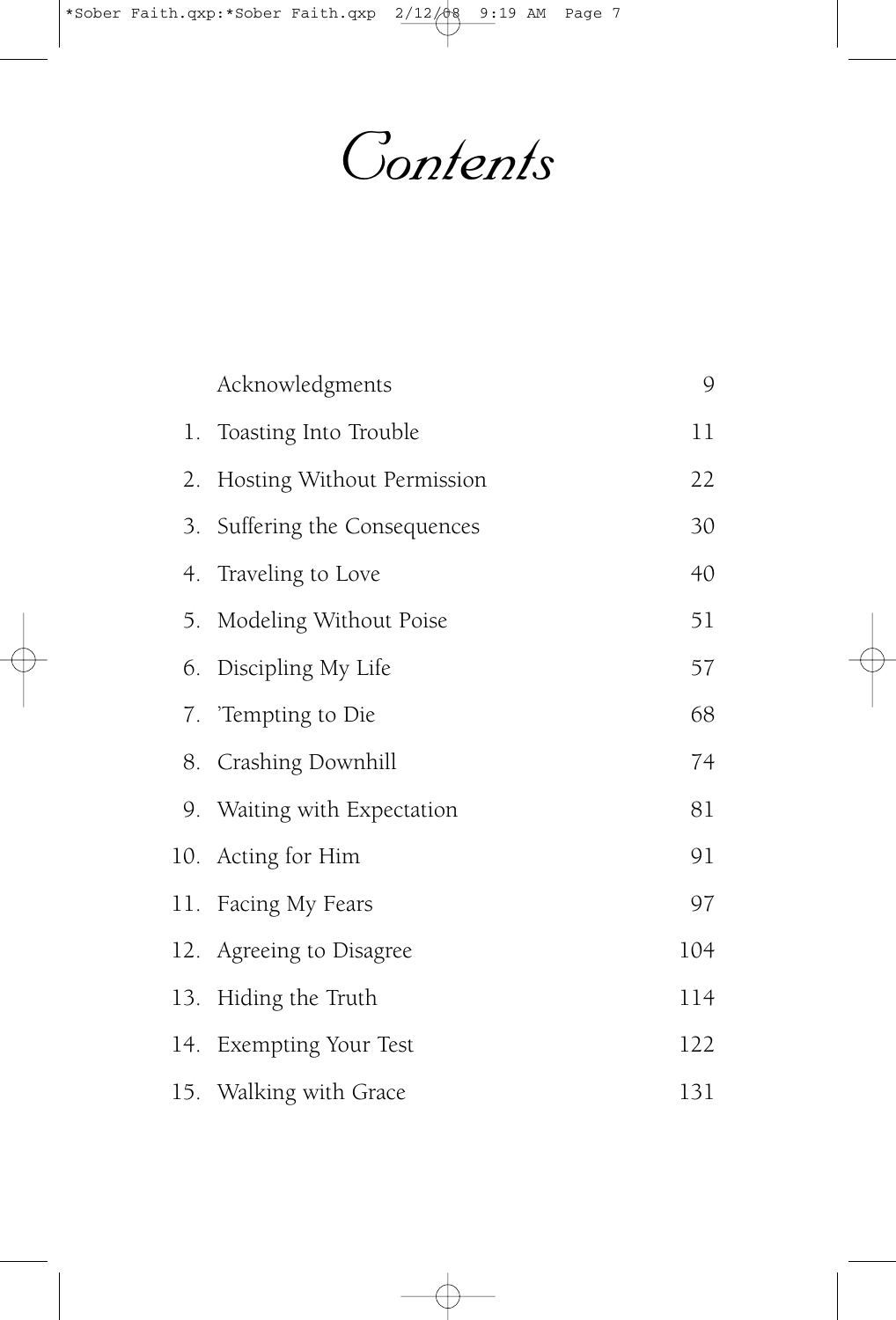

*P* ayton Skky, you're the most beautiful girl I've ever<br>laid eyes on," my boyfriend genuinely whispered in<br>my ear, as we waltzed across the ballroom in high style laid eyes on," my boyfriend genuinely whispered in my ear, as we waltzed across the ballroom in high style.

Leaning my head on his strong shoulder, I quickly replied, "I don't know how I look on the outside, but on the inside being in your arms makes me feel like Cinderella."

Continuing to twirl, I reflected on why I was so happy now, and how the last several months had been more trying than any other period of my short seventeen years. I'd been through quite a bit. Yet, as I trusted God to straighten out my problems, life had gotten remarkably better.

See, I used to date a guy named Dakari Graham. That's Kari 'The Bomb' Graham. This guy is drop-dead fine: caramel skin, perfect flashing smile, and an 'all that' personality. If you didn't know better, you'd think he was Denzel Washington's little brother. Boy, is he smooth.

Anyway, we were together for two great but crazy years. On again, off again—better, best, and sometimes worst. Even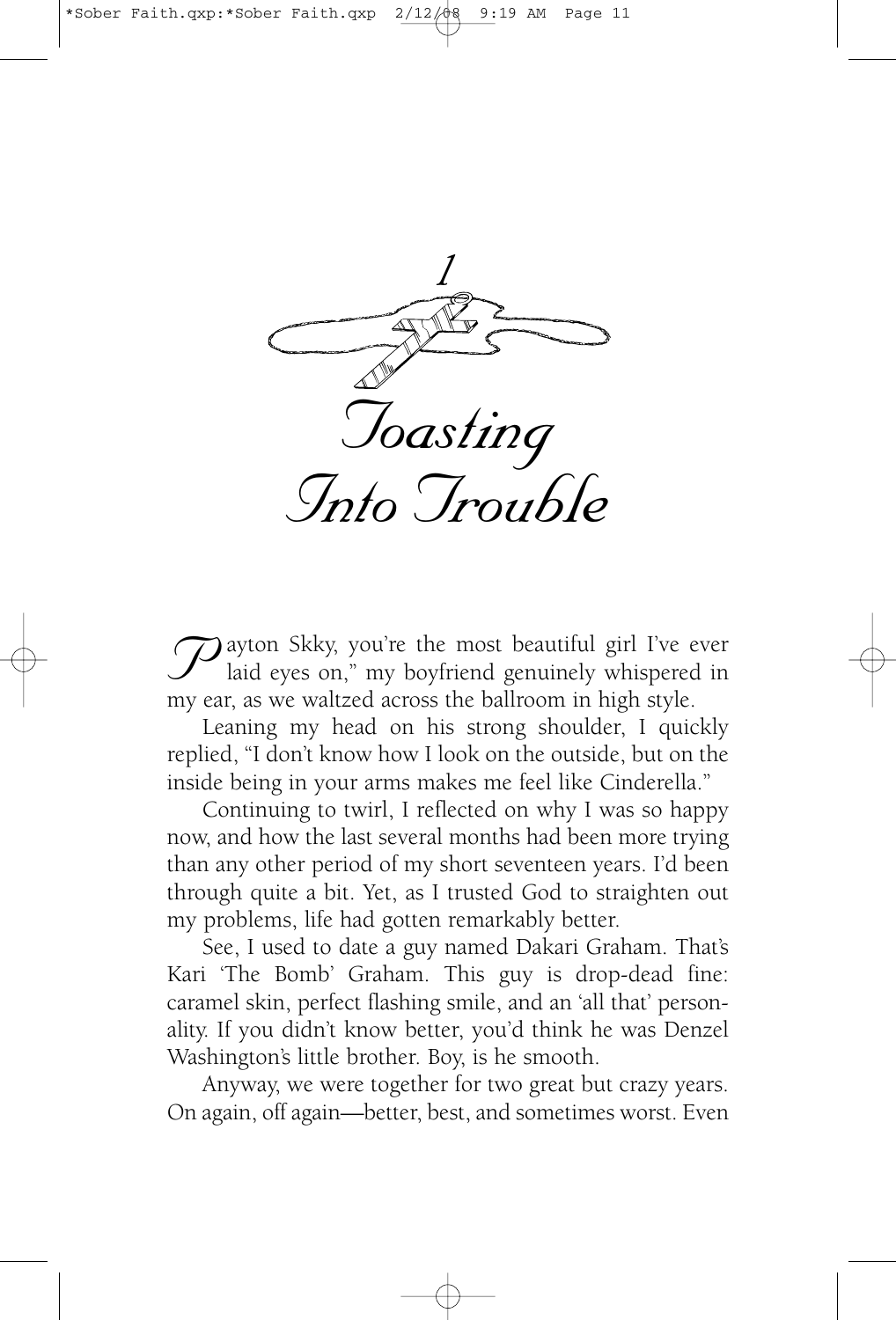though things weren't perfect, I still thought we'd get married one day. You know, high school sweethearts graduating into eventual wedded bliss.

Sounds great, BUT, Dakari had a different agenda. To be blunt, he broke up with me because I wouldn't put out. He found someone else to give him what I wouldn't. Honestly, it hurt badly that Dakari would rather have none of me if he couldn't have one particular thing. It took a long time, too, for me to see that. I had to get past all the fluff to see that Mr. Graham was missing one particular characteristic. In all his beauty, he failed to hold a strong love for the Lord as deeply in his heart as he held his ego. Luckily, before it was too late, I learned that it's better to please God than to please a guy.

After struggling and straining to stay pure, both physically and spiritually, I chose the higher ground and walked away. What a great choice.

"What are you thinking so hard about, pretty lady?" my escort inquired.

"Oh, nothing," I replied. "I'm just so blessed to be here with you."

When I trusted my heavenly Father and dwelt in His goodness, the Lord soothed my aching heart. He helped me turn my focus back squarely toward Him. See, God knew better than I that I needed much more in my life than just a cute guy. He knew I needed to firmly trust Him in my love life, my friendships, everything. After I got the lesson, the Lord sent my way one of His own to call my own. Mr. Tad Taylor and I have only been dating for a few months, but he's a strong, godly guy. Plus, he's tall, dark, and handsome. That doesn't hurt either.

Although staying pure 'til marriage will be tough, with Tad there's no pressure. We both have the same goal. He actually has a deep relationship with the Lord, which helps him stay strong. That relationship means more to him than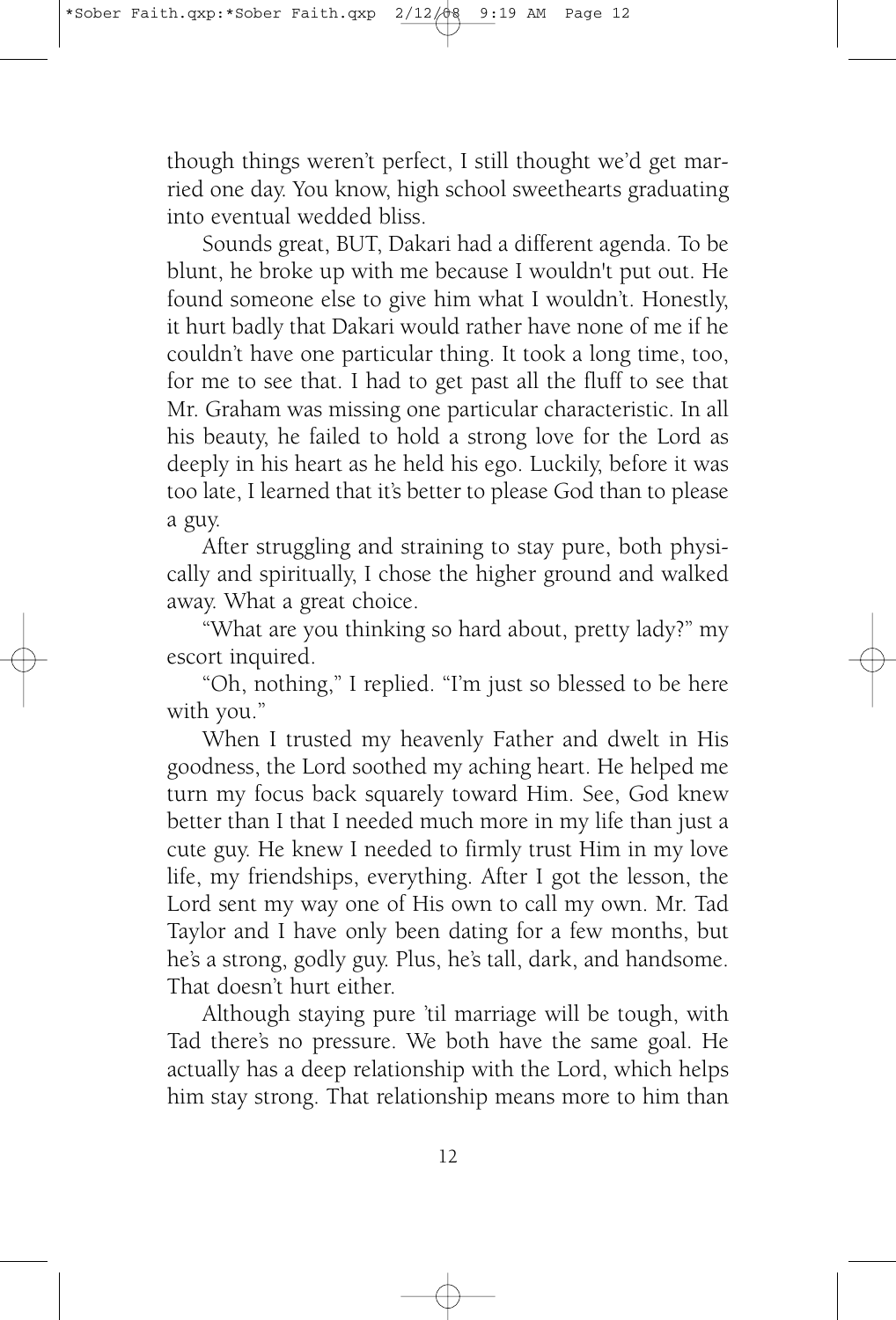anything he could get from me. He's so much unlike my former beau, Mister "I-want-it, I-get-it," who only cared about satisfying his flesh.

The music was bold, yet sweet. The moment was precious and priceless. The ballroom was strikingly elegant, decked out in red, white, and gold floral. Mom and her Link sisters had really outdone themselves putting this affair together. As Tad and I moved in rhythm with the other dancers, I took it all in and silently reminded myself to tell Mom, "Thanks."

Glancing out of the corner of my eye, I saw my three girlfriends: Rain, Lynzi, and Dymond. We had a sisterhood that meant more to me than a million-dollar savings bond. We were all different, yet genuinely enjoyed each other.

We'd just gone through a terrible misunderstanding the kind that happens when you make assumptions and jump to conclusions without getting the facts. Fortunately, God allowed us to not be deceived with foolish lies. Thus, we straightened things out and vowed to remain close forever. This Debutante Ball was so special because all of us were overjoyed that our friendship was back intact.

Of the three, I'm the closest to Rain. We've been buddies since we were tots. Rain is my confidante and I'm hers. There's nothing we can't talk about. Although sometimes we don't agree, there's never a time we won't hear each other out. We try to tell each other the truth—the real, hard truth.

As I glanced at the gorgeous, tall, slender girl nearby, I couldn't believe our time on the same road was fading out towards different paths. She was dancing with her equally tall beau, Tyson, who didn't go to our school, Lucy Laney. He went to one of our rival schools, T.W. Josey.

Then there was Lynzi. Boy, had the two of us gone through a lot lately! Both of us had had boyfriend problems. Not only are there biblical reasons not to have sex before you are married, but Lynzi found out there could be terrible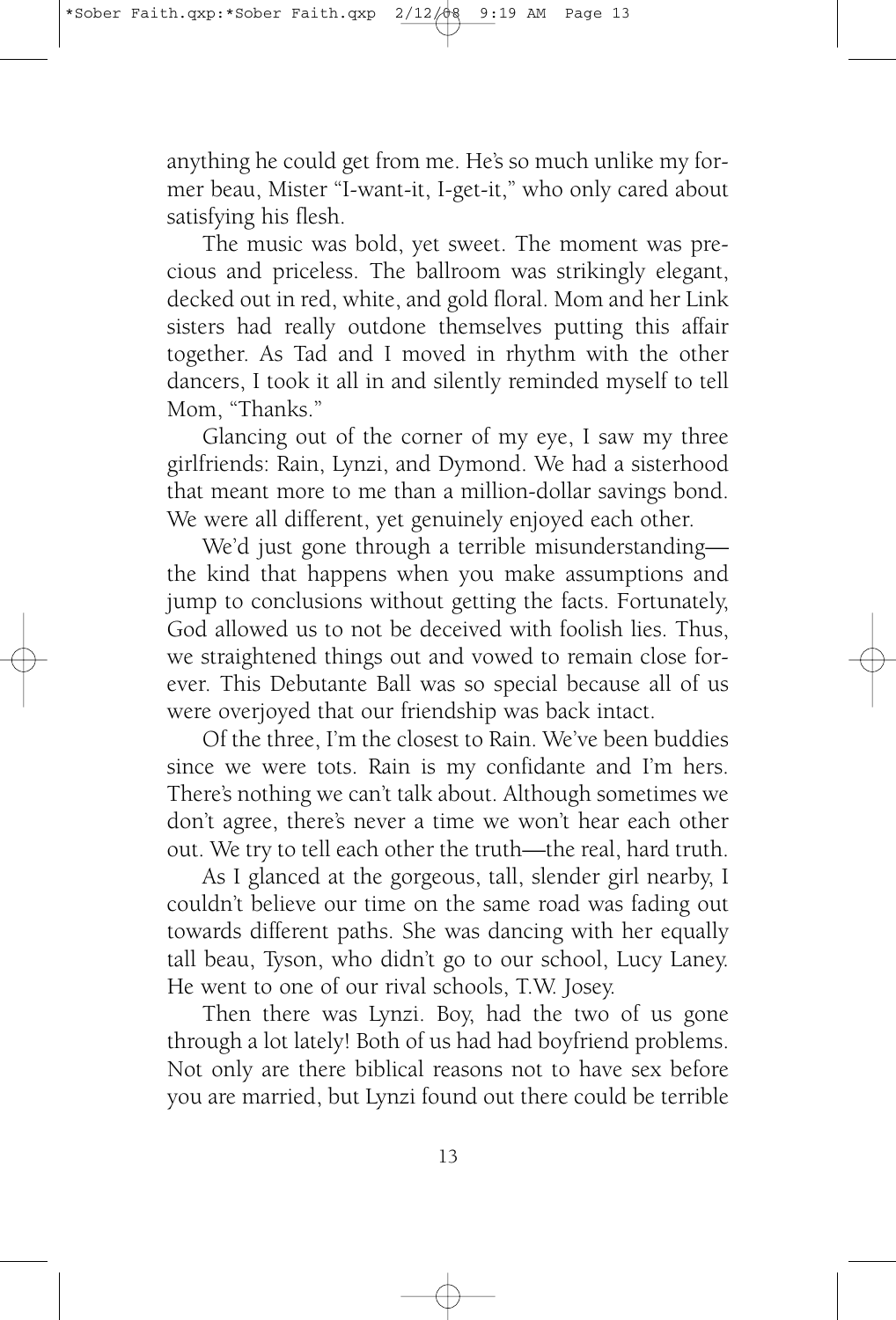consequences to that sin as well. My girl had a close call; she thought she was pregnant. By grace, only grace, she was not. Luckily, things are looking up for her too, although she is back with her all too pushy guy, Bam. Supposedly, she's got a different mind-set this time. She's trying not to make the same mistake again. I hope she succeeds.

And Dymond, how gorgeous she is as she turns. To think people used to call her fat. Yeah, she's chunky, but boy is she fly. Her thick-framed boyfriend Fatz is crazy, fun, and cool.

My parents seemed so proud sitting nearby as they gazed at me. My mom wanted me to be a deb for years. She is a member of The Links organization, who sponsors this event. At first, I didn't think I'd like being a debutante, but I have truly enjoyed the experience.

Being a deb is as precious as being a budding rose, blooming and blossoming in your own time. We young ladies are learning to make the most out of every day and trying to spring forth goodness. Yet, even as we change, we hope to change into something better.

As we did the figure eight dance and changed partners, I was paired with my ex-boyfriend. He is a senior, just like me, at the same high school. He told me he was going to back down from coming on so strong, but as I noticed him caressing my back and drawing me even closer to him, I kinda figured something else was up.

"What are you doing? What are you doing? Don't you realize it won't work for us anymore? You called it off at the beginning of the school year to date someone else. You didn't want me then, and I don't want you now," I breathed, full of emotion.

"Yeah, I hear what you say, but I also hear my heart. You just met that Tad dude, man. Ya'll only been together . . . what, a couple months? We were together for years, baby, for years, and you s'pose to be mine. I'm sorry, I just gotta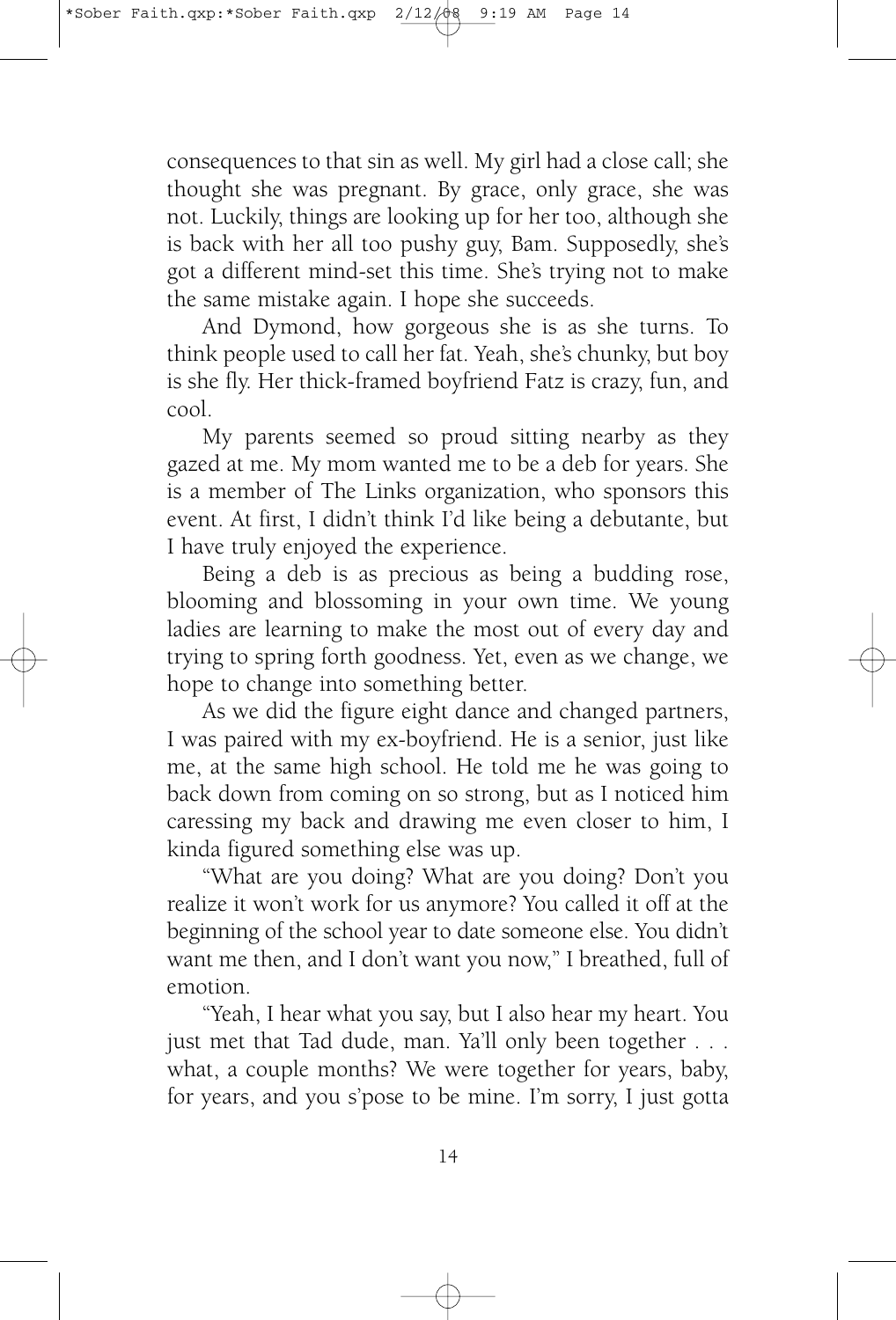let you know that when you want this, when you want what you used to have, it's yours," Dakari verbalized, as he spun me back into the arms of the one I wanted to be with.

"What was that all about? The brother seemed like he was sayin' some things I'd have a problem with," Tad voiced in an overprotective tone.

"It was nothing. Kari just made me realize that sometimes you don't know what you have until it's gone, and now that I have you I don't want to make Dakari's mistake. So let's not waste time talking about him. Let's continue enjoying this magical moment, 'cause I can't imagine anything going wrong. Our proms are coming up, and pretty soon we'll be graduating, then summer, then college. And I'm ready for it all!" I said to him excitedly.

Tad then flung me back into the arms of Dakari once again. I hated to leave his embrace, but I knew we'd be apart for only a brief moment. My eyes, however, couldn't focus in on my present dance partner. They lingered on the one who owned my heart.

"Why you keep staring at the brother?" Dakari voiced with jealousy. "Him and Starr are all the way on the other side of the room. You got the best-lookin' dude in the place right here. So, check me out!"

I teased, "Someone wants my attention . . . how precious."

Waltzing with Dakari wasn't so terrible. Actually, we were laughing at some of everything. I was glad that he seemed to be cool with us being friends. That's the only way it would ever be.

"Stop, stop putting your hands all over me!" I heard coming from across the room.

The most physically attractive girl at the ball was acting as if she'd lost her mind. And the scariest part about it to me, as I stared at her pushing away from the guy she was twirling with, was that it was Tad Taylor. My escort. Although the orchestra kept playing the music, we all stopped dancing.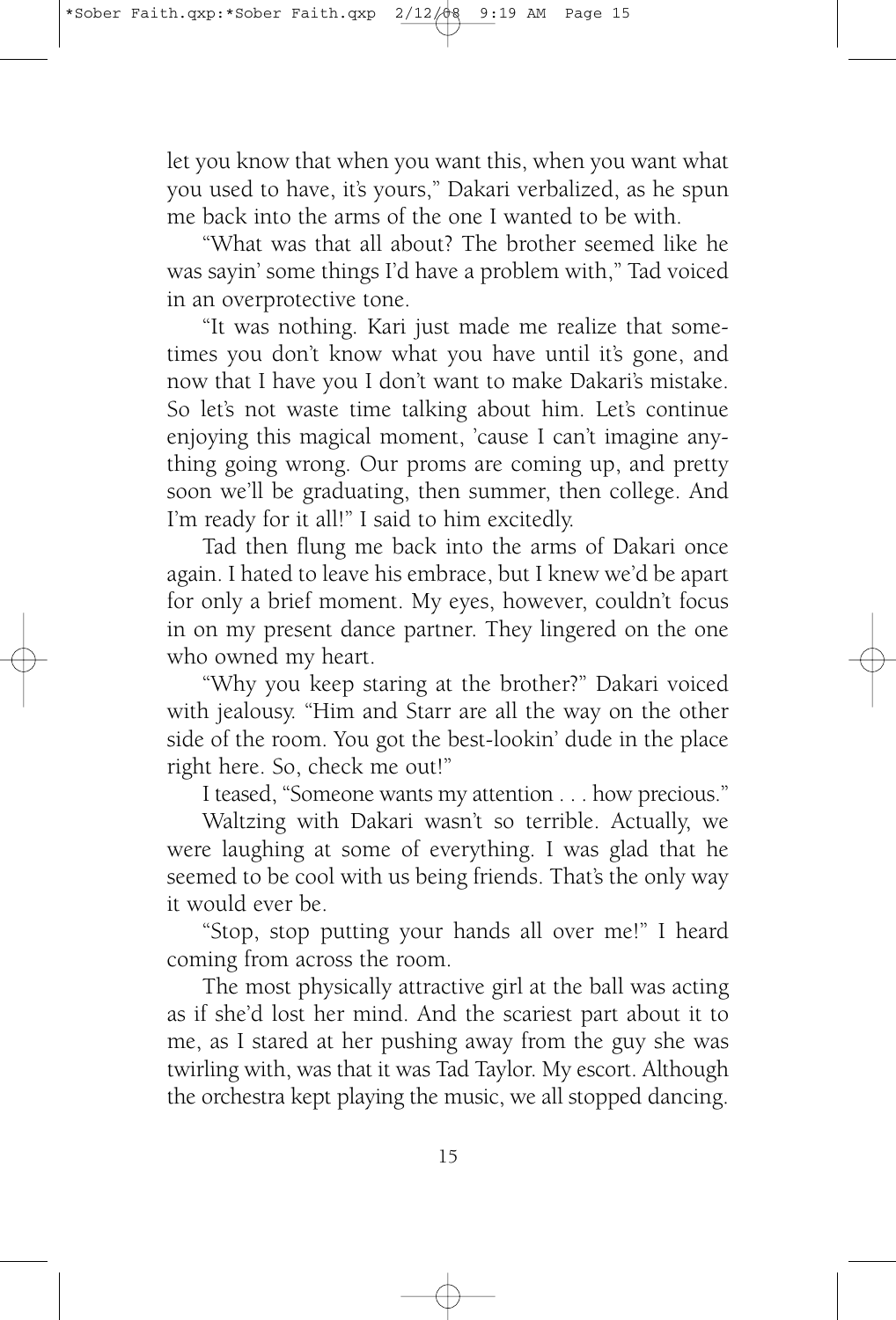Forty-nine debs and forty-nine escorts all turned inwardly to view the spectacle before us.

Starr's long, black, shiny hair was swishing back and forth, as she was pointing at Tad in the weirdest way. He, on the other hand, kept his poise and tried to calm her down.

"What are you talking about? Touch you? We're just dancing," he retorted.

"D-d-don't you try . . . d-d-don't you even act like you weren't trying to get this," Starr mumbled, stuttering and falling all at once.

Dakari got over there just in time to catch her before she fell to the floor. No one knew what was up. We all were so scared. Her parents, Mr. and Mrs. Love, rushed on to the floor.

Before they could get to her Dakari yelled, "She's OK, she's OK. She just passed out."

His words calmed everyone down. At least she hadn't died right there before us. And then Dakari explained, "She's drunk."

I rushed to Tad's side. "Oh my gosh, what's going on?" I said to him.

"Yo' boy's right. She kept tripping over me. Out of nowhere she started accusing me of stuff. Then she just passed out. But I smelled something on her breath and asked her if she was OK."

She's drunk. Inebriated. Intoxicated. How could someone pour down so much alcohol that they would pass out? She had to be totally out of her mind to drink so much. She had been humiliated earlier in the evening when this guy from the crowd called her some horrible names; maybe it had been too much for her to take.

Dakari and Mr. Love carried Starr off to the side. As she slowly came to, her sluggish body wasn't its usual together self. It was weird to witness.

Amazingly, the music hadn't stopped. However, no one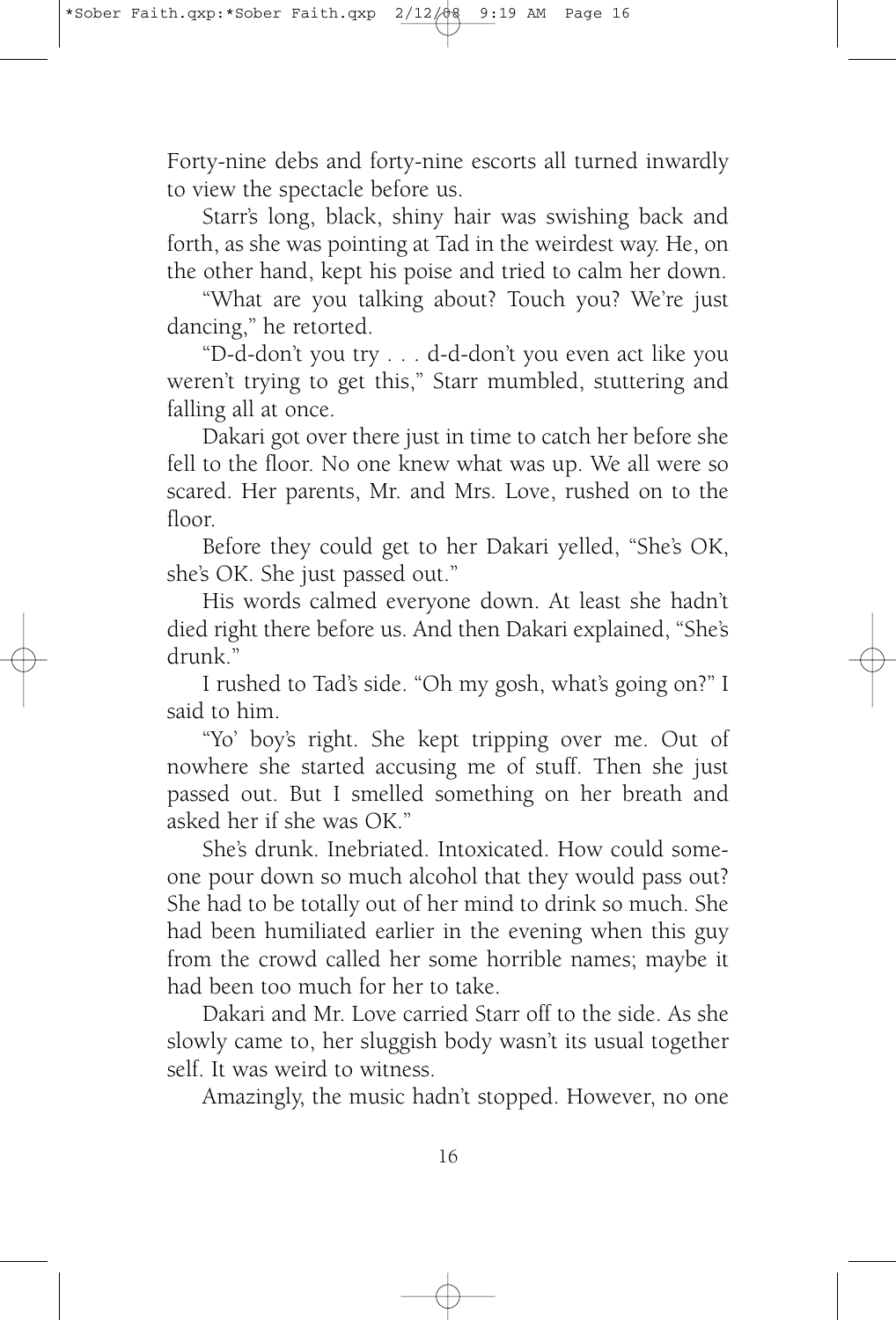felt like dancing, most of all Tad. Even though it was a lie, the accusations still hurt.

Velda Flannery, the choreographer, started pushing everyone to get in line for the last dance, The Promenade March. We were to march and parade ourselves before the crowd one last time and then march out into the lobby. As the group began the dance, the pep in our step was lost. Even though I was in a daze over the whole thing myself, I turned to Tad to help him regain his zeal for the moves.

"It's OK. Everybody knows she was making it up, Tad. Try to forget it," I urged.

"No, it doesn't have anything to do with what she said," Tad told me.

He was very frustrated. I hated the fact that something was weighing heavy on his mind. I hoped he'd open up.

"People don't ever think about it . . . consequences . . . actions. I wish folks would think about stuff. Then . . ." Tad counseled the air.

He was so disgusted that he couldn't even finish his thought. Although he never regained his enthusiasm, we finished the dance. I was so thankful that he was my escort. As we marched out of the place, I thought, though it wasn't a perfect night, Tad was surely a perfect date.

About thirty minutes had passed. Everyone stood in line to take pictures with their escorts under the display of roses. Even though the fizzle had faded from our evening like a soda turns flat, Tad and I managed to pose with a smile.

"Are you ready? I'm kinda ready to go," Tad said to me after our shots were finished.

"No, no, we can't go now. They're . . . um . . . having refreshments for us in the back room. Just hang with me for a few more minutes. Please?" I begged him with puppy dog eyes, trying to convince him to stay.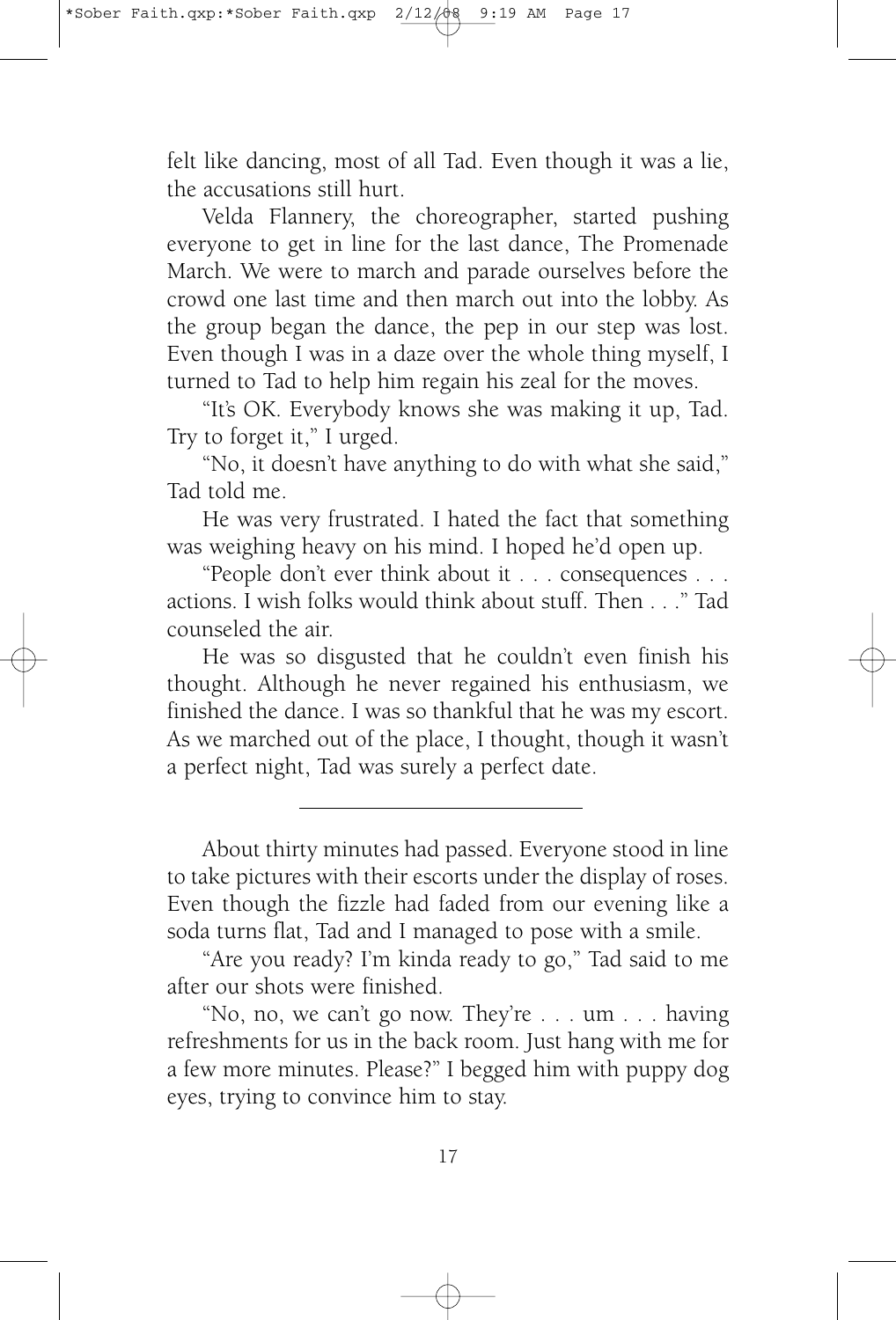Tad agreed to stay. When we entered the other room, he went to stand with my girlfriends' escorts, Tyson, Bam, and Fatz. I sat down with my girls, and we reviewed the night's events.

"Miss Starr had two episodes tonight, ya'll. See, ya trip on folks and that stuff comes back to you," Dymond giggled.

"'Ya'll'! What kinda word is that? With the GPA you have and all the stuff you've got going for you, you talk so crazy, Dy," I said, actually trying to stop the gossip.

My three friends looked at me as if I was the one who was crazy. Slang is all we ever speak to each other. It's our own language. It's who we are. How we breathe.

I sounded like my mother. "OK, OK, OK, I'm trippin'," I apologized.

They all shook their heads in agreement and we laughed. The detour had worked. At least we weren't still bashing Starr. I was kinda angry too. I figured she had enough to deal with without us trippin'. Suddenly, we all felt a chill and simultaneously turned our heads toward the door.

"I kinda feel sorry for her," I said to my three girlfriends.

Starr was standing there in front of all of her peers. She had to be embarrassed. She had to be humiliated. Dakari was nowhere around.

"Who's she lookin' for?" Rain questioned.

"Don't know, but I saw Dakari leave. He's through with that girl. And needs to be," Lynzi said.

"Why do you feel sorry for her anyway, Payton?" Dymond asked. "Who cares about her? All the drama she gave you, taking yo' man and stuff. Tryin' to get your other one. And you feel sorry for her. Tuhh! Give me a break."

I couldn't answer them. Starr had made my senior year crazy. To a rational person, it did seem kinda stupid for me to care about her feelings and to care about her pain so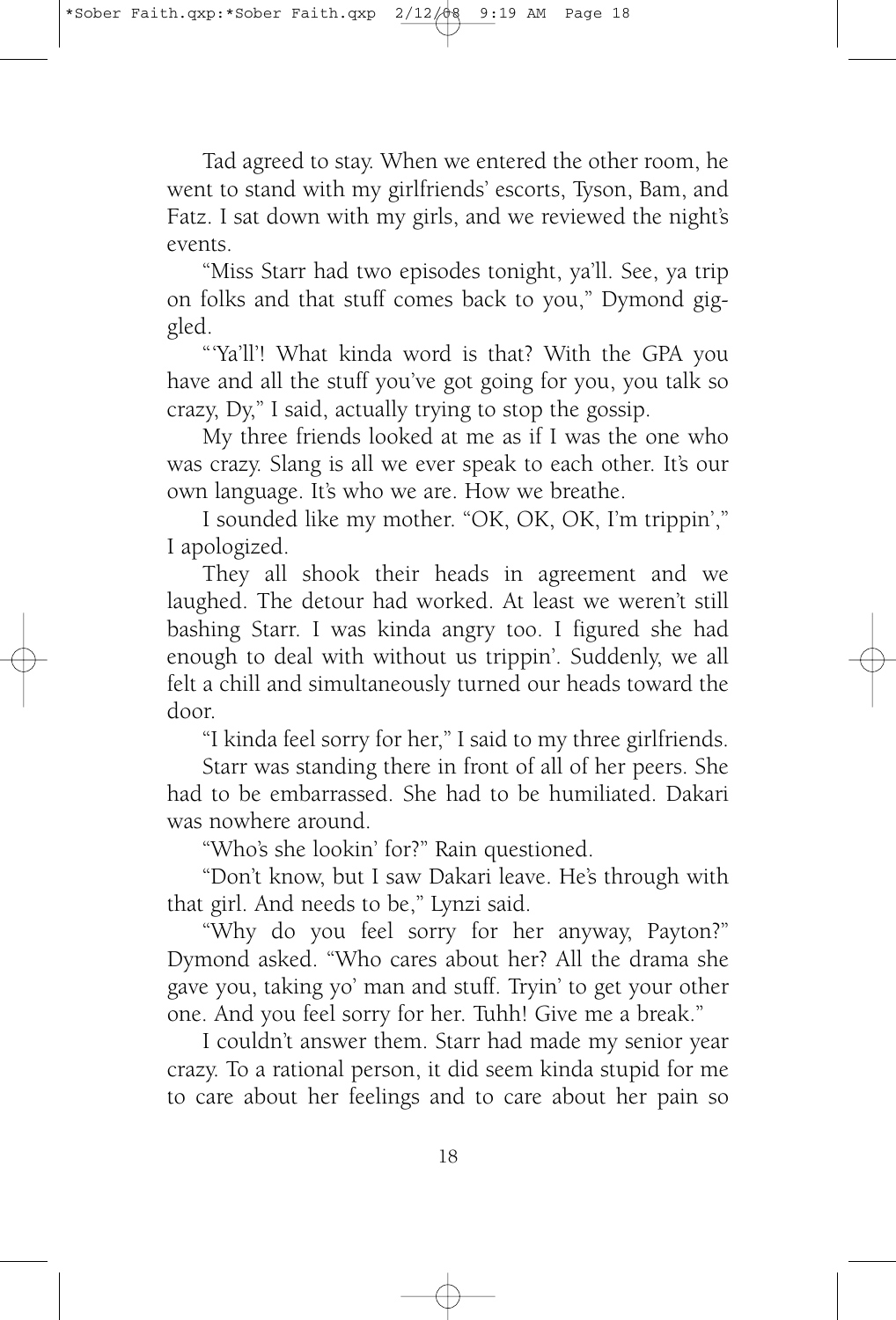much. But I did care. I cared a lot. We were about to graduate in a few months. Prom was before us, and our summer was full of expectations. Then college right down the road. Yet, I couldn't feel completely happy when someone else was sad.

I left my friends to go to Starr's side. Before I could get there, Starr started towards Tad. "OK, OK, what's going on?" I said to myself. "What is she saying to him?" Tad saw me and reached his hand out to mine. I came over to his side.

Strangely enough, Starr unexpectedly replied with remorse, "I owe you both an apology. Um, I'm sorry. I feel sick now and I know I made a fool of myself, but I didn't have to say what Dakari said I said to you. I actually can't even remember too much, but . . . I just want to tell you that I'm sorry."

"You should be sorry, you lush!" was yelled out from some unknown, cruel person in the room.

Whoever said that terrible remark should have been thrown out. However, the sponsors weren't around yet. Plus, no one knew who said it.

Starr picked up the bottom of her dress and left the premises. Although once again I felt bad for her, I knew I couldn't solve all her problems. So, I did the only thing anyone could do to help her. I silently prayed.

"Lord, she needs You," I breathed at heaven. "Starr Love needs Your help."

"Let's go!" Bam came behind Tad and me and whispered. "I got a surprise for ya'll in my ride. C'mon, c'mon, c'mon!"

After gathering the group, all of us were finally out at Bam's car. He went to the trunk and pulled out a bottle. At first, I didn't know what to make of the situation.

"Man, what's up?" Tad asked.

"Ahh, just a little som'n, som'n to celebrate this wonder-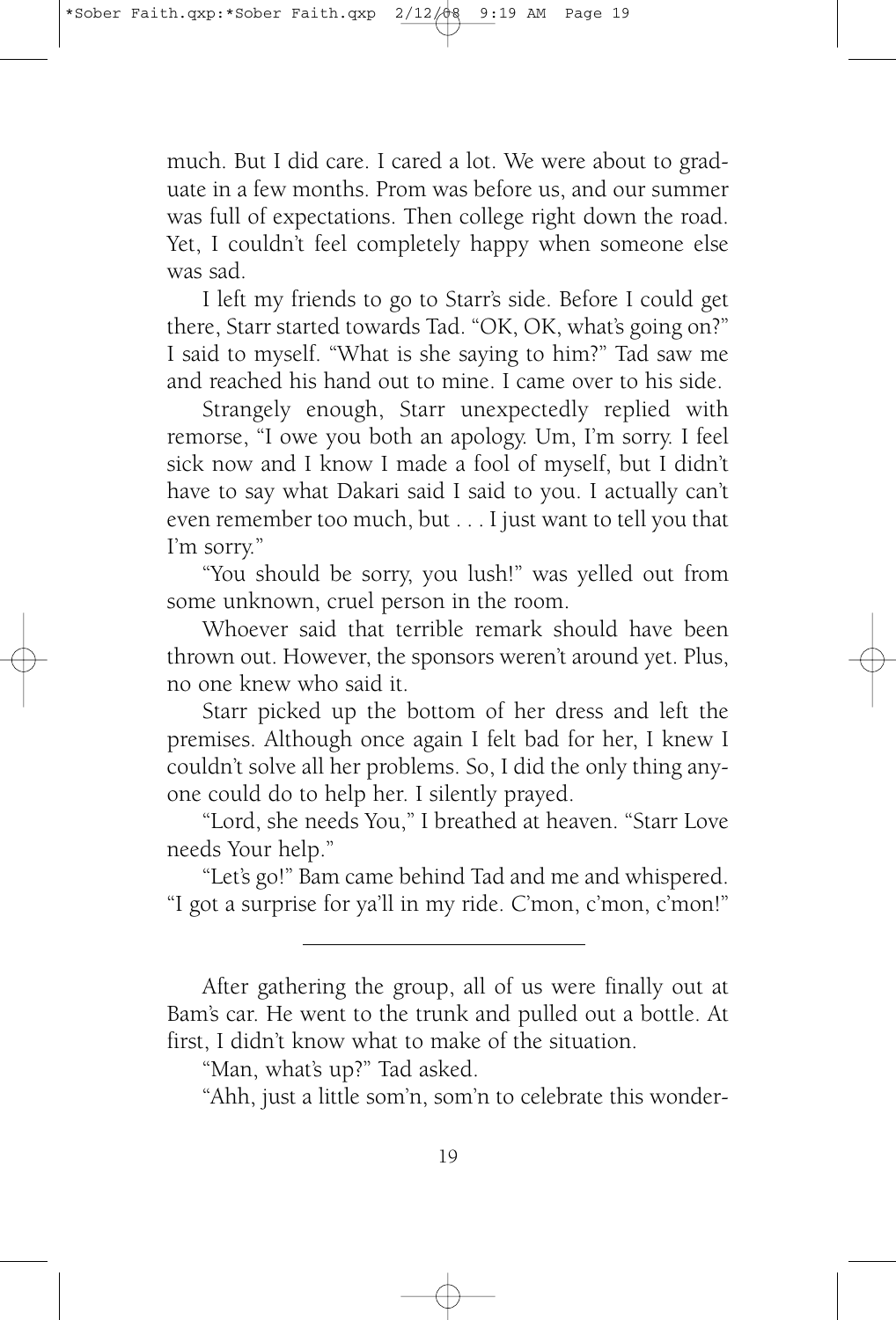ful accomplishment. You know, the coming out of these fo' beautiful ladies."

Bam started passing cups around. Dymond and Lynzi grabbed theirs instantly. Rain hesitated, but then slowly took a cup herself. Like a heart in two pieces, I was torn.

Tad gently leaned over to me and uttered, "I don't want any part of this. Let's go."

My girlfriends looked at me and could sense my reluctance. I almost felt as if they were in my ear and heard every private word Tad spoke to me. Though it wasn't a cool evening, the confrontation chilled me.

Tad didn't wait around for my decision. He left me standing with the group. His dark frame, usually so upbeat, now took on a somber appearance. Watching him stroll away, I sensed his disappointment.

As Tad walked away Bam blurted, "Man, don't be no punk. It ain't nothin' but a lil' sip. What's up? Ya can't handle that?"

"Man . . . whatever," Tad retorted, turned, and retreated. "Not that I owe you any explanation, but I don't touch the sauce. My Bible tells me not to. Havin' God's approval is more important than yours."

"Alright then, church boy. I hear ya. Hope ya don't mind if I have a lil' nip-nip?" Bam kiddingly questioned.

With a serious expression, Tad replied, "Sad scene, brother, if your 'little' turns into a lot. Then the next thing you know, you and this car end up in a ditch somewhere."

Surely he was exaggerating. What could it really hurt? I thought. I mean it was really only just a few sips. Nothing more! I wasn't going to drink the whole bottle. Besides, I had never tried alcohol. I was curious.

I knew Lynzi dabbled with it. Her mom let her drink wine at home. She had been trying to get me to taste it for a while. I wasn't interested in doing so, 'til that moment.

As I watched Bam pour my glass, I had some doubts.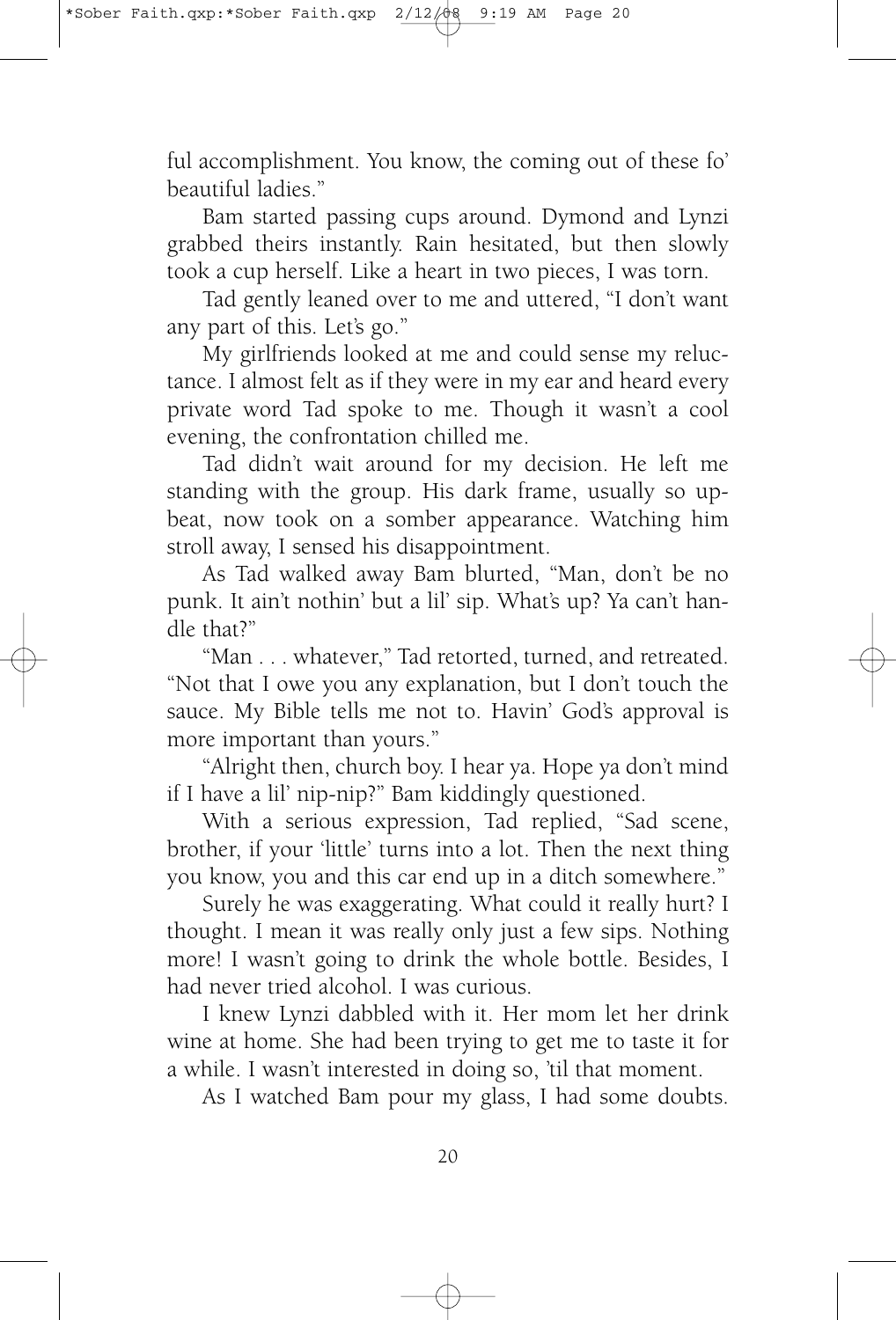Although I knew I shouldn't, I really wanted to. That desire to be daring grew stronger as I heard the sizzle fill my cup.

"Are you ready?" Tad probed, as he returned and nudged my shoulder.

Firmly, I replied, "No, I want to try it."

Disgusted with me, he stormed away. As I slowly lifted my glass, I reassured myself that I did want to do this. Life was changing for me. So many good things were happening. I deserved a celebration. "Cheers," Bam toasted.

Before the alcoholic beverage could touch my tongue, I witnessed my boyfriend kick his car door. Doing what I wanted was causing us problems. The thought of losing him over champagne made me begin to taste how bitterly stupid that choice might prove to be.

Suddenly I shook from the strong taste. Then questions filled what was left of my brain, as my heart felt warm. I realized I might have been in over my head. Was this the right choice? Was one drink, one drink too many? Was I toasting into trouble?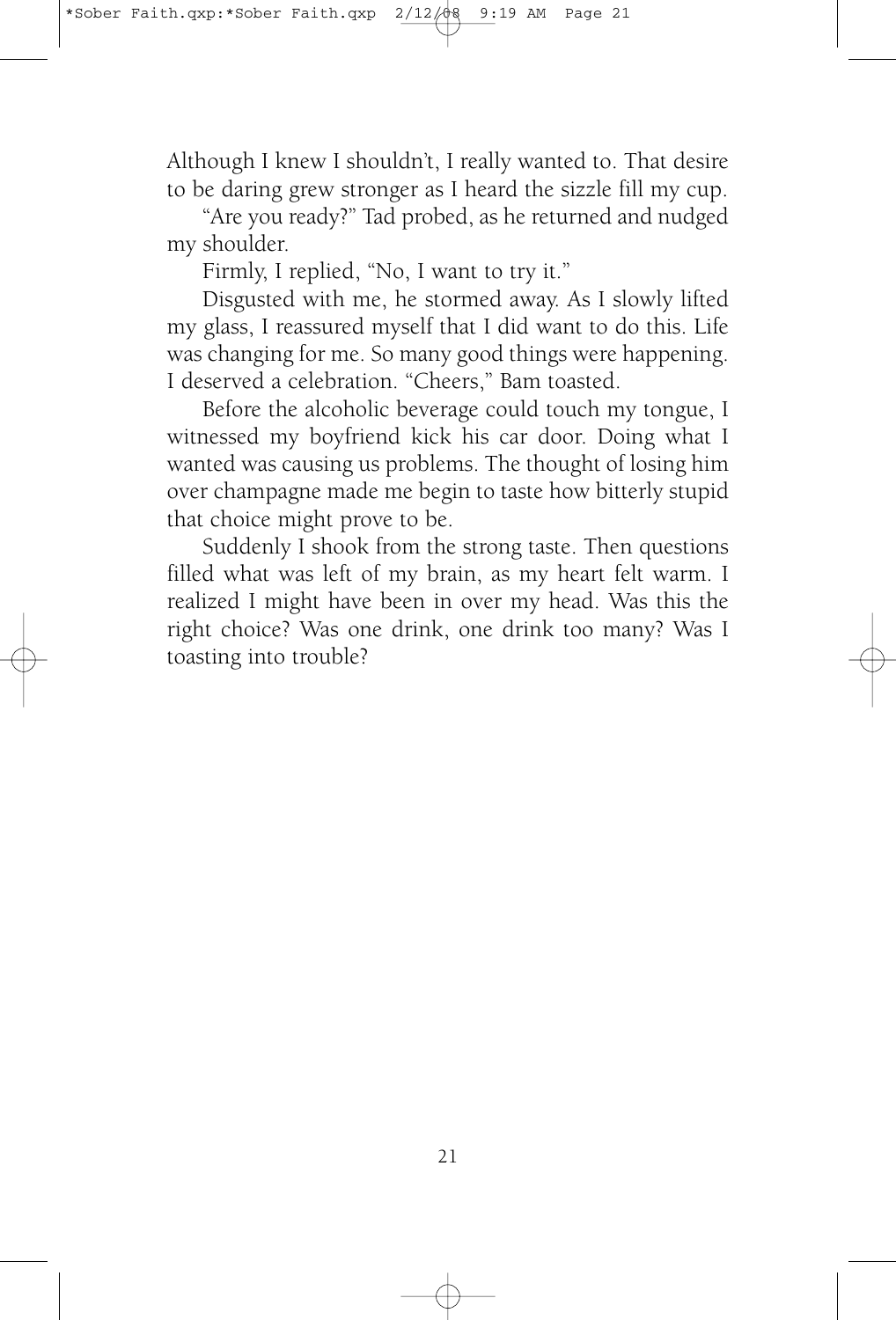*2 Hosting WithoutPermission*

Seconds after the funny fizzle went into my system, I felt<br>a little woozy. It was weird, but it wasn't totally a bad<br>weird, Lactually liked it. So I smiled, and my peers knew. I a little woozy. It was weird, but it wasn't totally a bad weird. I actually liked it. So I smiled, and my peers knew I wasn't against the taste.

Lynzi bumped me. Dymond gave me a high-five. Rain simply giggled. I could tell she was a little woozy, too.

"You know you like it. Yeah, all ya'll like it," Bam said with such confidence. "Well, folks coming out of the ball now. We . . . we need to . . . we need to move this joint. What's up? Where we goin', where we goin', where we goin', ladies?"

"Ah, let's go over to Payton's house. Her parents are gon' be at the Links' after-party thing for a while, right? Right, Payton? We're coming to your house," Lynzi invited herself.

Without really thinking about my parents, my date, or if I even wanted company, I said, "Sure, whatever."

Bam tried to pour me another glass. I glanced at Tad, and the car door he just bashed in, and refused. Walking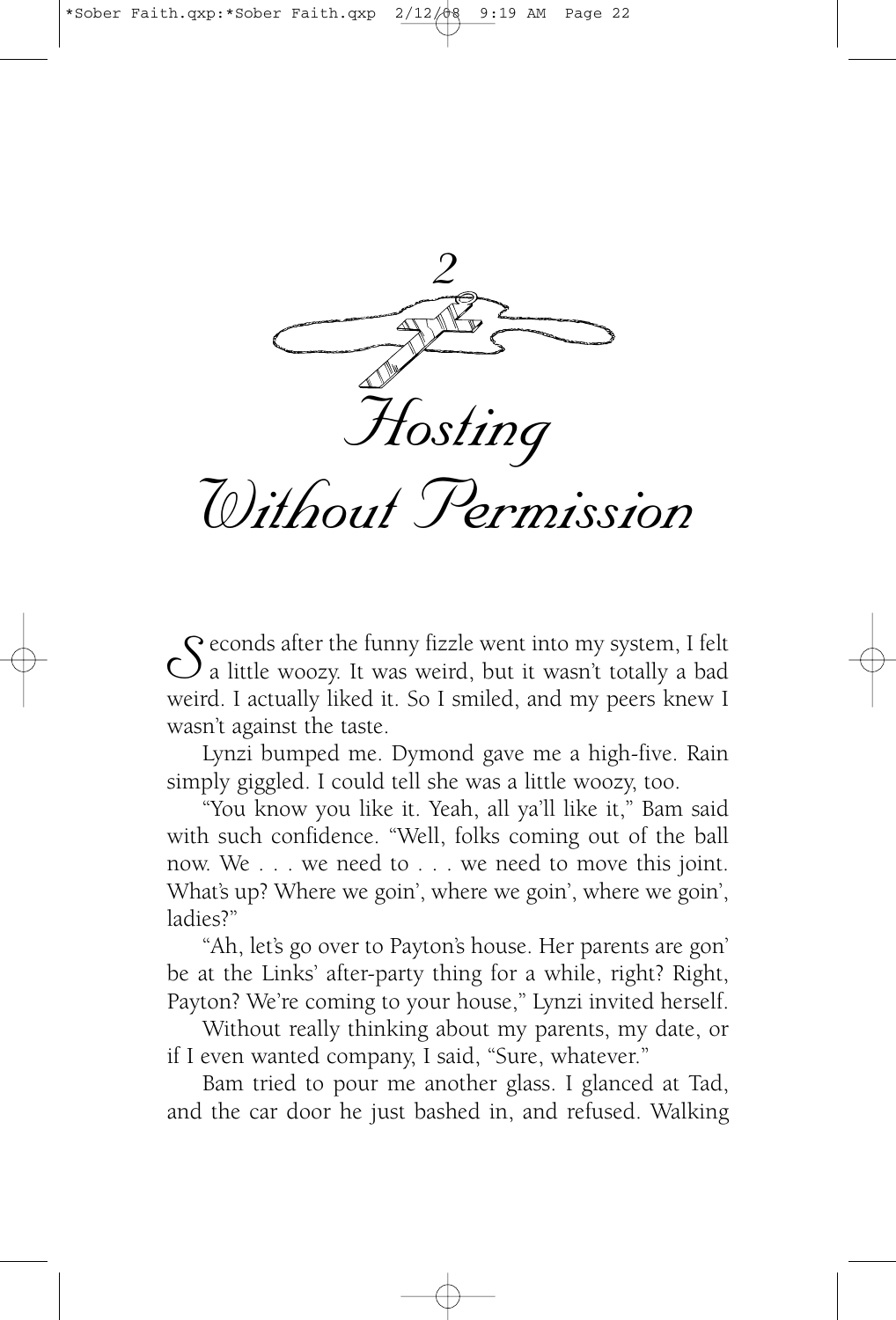over to him, I knew he was angry. His negative response kinda bothered me. Why be so tight and stiff? Why be so against fun? Why trip?

"It's not that serious, really it's not," I mumbled to myself.

And just when I thought it wasn't that bad, I tripped over my own feet. My dress hit the concrete. Mud and water splashed on me. I knew the white gown was ruined, along with my pride.

The mean stare melted from Tad's face as he dashed over to me and helped me up. The gentleman he has always been since the first day I've known him came flying out like a Lear jet. I loved how much he cared for me.

"You OK?" he asked me softly.

"Yeah, but look at me. I'm a mess."

He could've said I told you so. He could've said it was the alcohol. He could've said so many things. Luckily, he said nothing.

"I think my . . . my foot is sprained. It hurts—ouch!" I told him as he gently touched it. Then I walked a couple of steps. Although it hurt, I could walk. My so-called friends were laughing! As if this was funny. My mom would surely kill me for ruining my outfit.

My mother was planning to send it to Pillar, my estranged cousin on my father's side who lives in Denver, Colorado. See, her crazy father, my dad's older brother, said he wasn't buying a prom gown 'til she was a senior. If she planned to go she'd have to get a dress from somewhere else. Being that Pillar is my mother's goddaughter, they have remained in touch. My mother agreed to help her. Help her with my stuff. So even though Pillar doesn't like me, she was supposed to wear MY gown at her junior prom.

Did I bring this on myself? Did I trip from drinking only one drink? Or did I fall because I had too much pride to stand up to Tad for what I believed was OK? This adventurous night was filled with questions.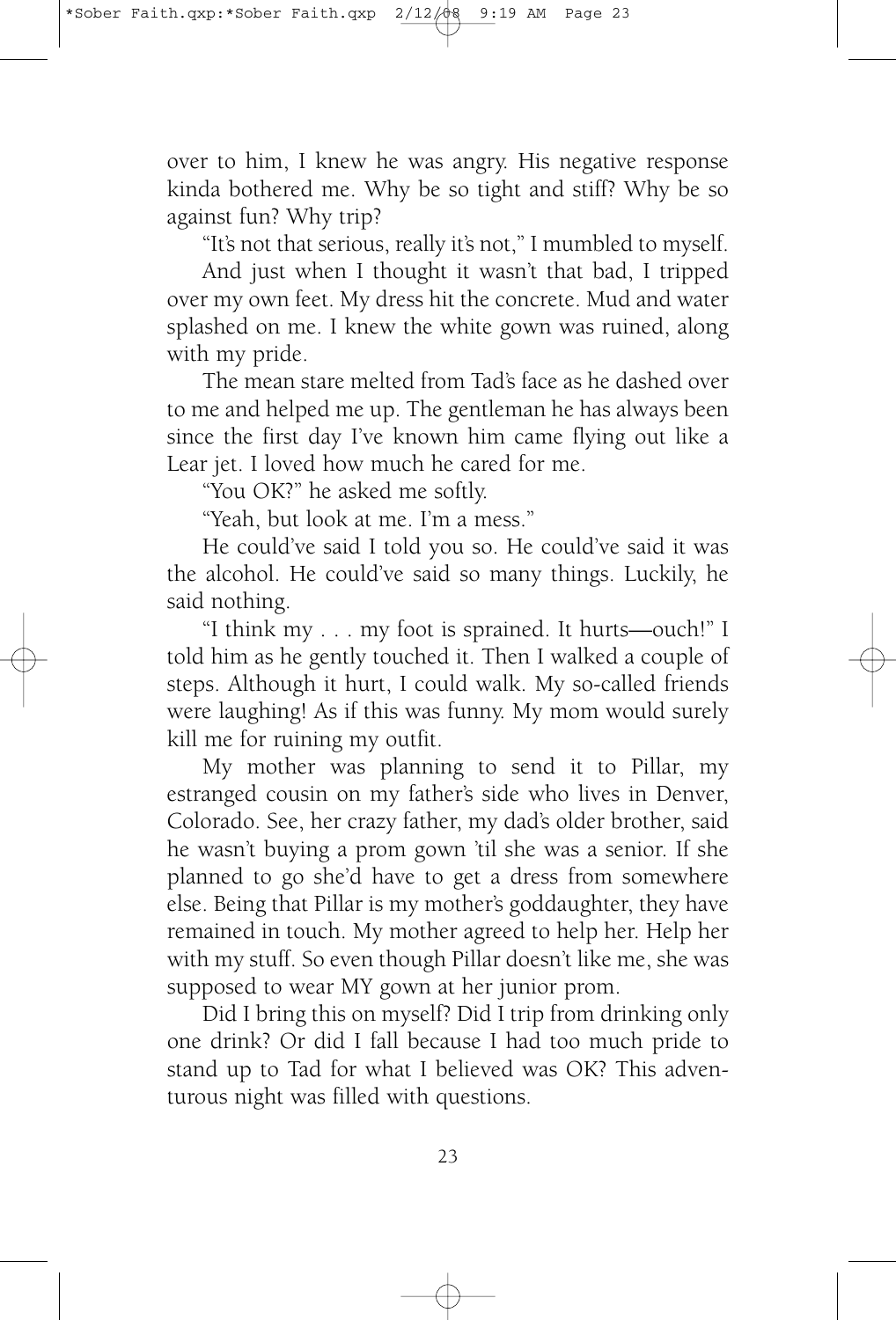We'd been riding for twenty minutes. My ankle was feeling a little better. After driving in complete silence, my guy spoke.

Curiously, Tad asked, "Are they following us? I see Bam's car right on my tail, and two other cars behind them. What's going on? Why are they turning into your neighborhood?"

"Well, you know, Rain lives around here also. But, um . . ." I paused trying to get out of it. "But, um . . . they're coming to my house."

Tad's relaxed disposition changed instantly. I knew this was going to be uncomfortable for him. Unfortunately, I had already said they could come.

"I'll just pull in your driveway and see to it that you get inside. I don't want to get in the way of the party," Tad informed me with sarcasm.

"Don't be like that. Please, please, please just stay for a minute. I mean . . . uh, we had such a great night. I don't want it to end like this. Don't be mad. I . . . I . . . I know I should have asked you," my batting eyes and soft voice uttered to him. "I'm sorry, but—don't go."

Tad decided to stay. He wasn't that comfortable being in the midst of all my friends, yet he was as great a sport as he was on the football field. I came up to him several times just to make sure he was OK. He assured me he was fine. However, I knew if he could have had things his way, we'd have been alone right now. Not to mess around, just to kind of be on the same page, and although I didn't take another drink, Bam, Lynzi, Fatz, and Dymond were on their third bottle.

Bam left my crib to go and get something. "Chill out," said Lynzi when I asked what it was. I had a bad feeling about where this evening was going. Although my folks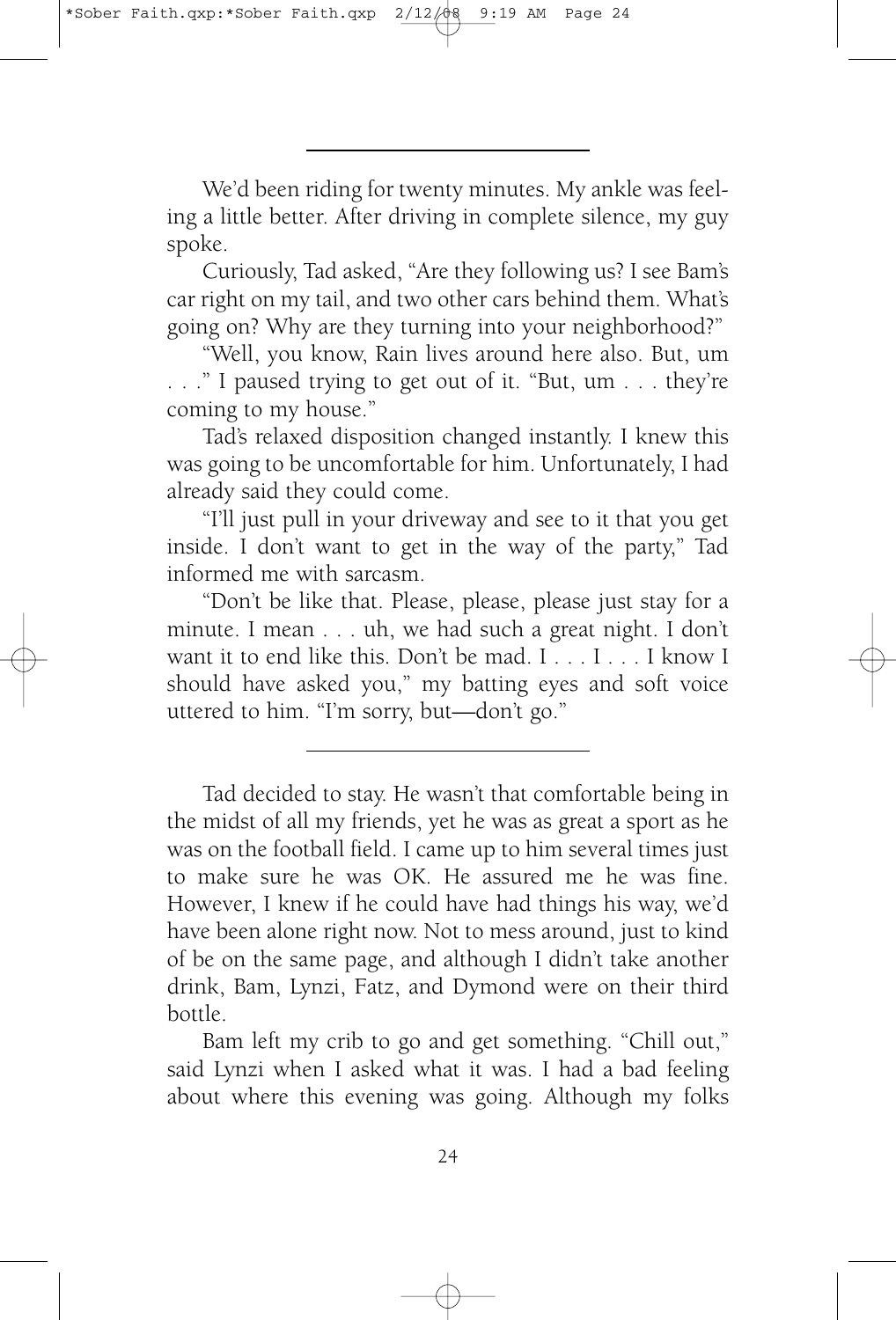were not home and my brother, Perry, was sleeping over with a friend, I still didn't want my house trashed. I also didn't want company 'til crazy hours of the morning. Church was tomorrow, and no matter how tired I was from the ball, I knew my parents were going to make me go to Sunday school.

Asking an irritated Tad nicely, I voiced, "So where do you think Bam's gone?"

"I'm sure he went to get some more to drink. Champagne is probably not strong enough for him."

"He can't bring anything in my house. I can't have any cups or anything like that laying around. My parents will know. They'll be able to notice somethin' was up. I'll get in trouble. No way!" I panicked.

"I don't mean any harm, Payton, but . . . umm, you don't want it in your house only because you might get in trouble," my guy probed. "They've already poured down a bunch of alcohol. If they drink any more, they should not be on the road. Nobody should leave here 'til they at least sober up. Have you thought about that?"

What he had preached earlier was coming true. It was unfortunate, but the 'one drink' had turned into way too many. And however awkward the confrontation with my socalled friends would be, I couldn't allow any of it in my house.

I looked around to find Rain. I didn't see her. Surely she hadn't gone upstairs. Tyson, Mr. Basketball Star, was bouncing from room to room. I searched every room upstairs mine, my brother's, the two guest rooms, even the three baths. After all that looking, I still didn't find my best friend and her escort. Then I heard commotion coming from the double doors of my parents' room, on the main floor of the house. Rain surely knew not to go in there, I thought. I thought wrong.

I heard screaming and yelling. Rushing downstairs, I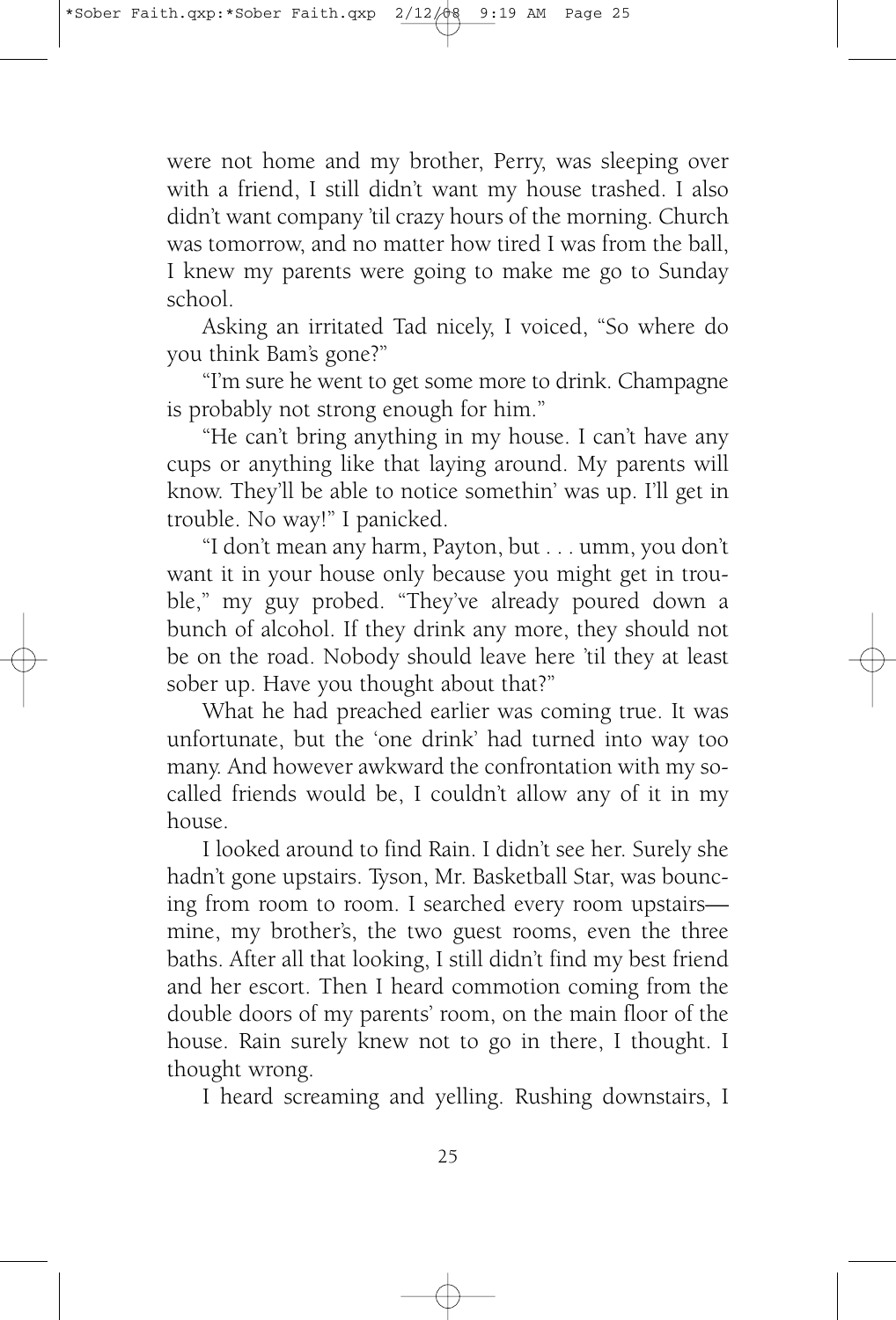tried not to reinjure my ankle. I opened my parents' oak bedroom doors and practically stepped into the Jerry Springer show. Lynzi and Rain were going at it.

Apparently, after I sorted through all the drama, Rain had gone into my parents' bath and came out to find Lynzi with Tyson on the bed. Their clothes were on and they hadn't started kissing, but the position was totally compromising. I, too, was disgusted with Lynzi.

Tipsy or not, she surely knew Tyson wasn't her man. Yet, it was as if she didn't care. Although Rain was strong, I have never seen her violent, but she flew out of that bathroom and pushed Lynzi two feet back.

"Oh, it's like that, huh? What? You want some of this? You want to push me?" Lynzi huffed as she tried to gather her composure and confront Rain.

Rain cried hysterically, "Tyson, how could you? I know she's tacky, but how could you let her in your arms?"

"Baby, she came on to me," he explained.

Before Tyson could finish explaining, Lynzi and Rain started cat fighting. It was so ridiculous. So petty. So unnecessary. And the culprit was the alcohol.

Tad knew that instantly. I, on the other hand, didn't see it so plainly. I just figured Lynzi was being flirtatious Lynzi, and hurt her dear friend in the process.

After the uproar, Lynzi came out with a bloody nose and Rain a bruised arm. Even worse than that, they broke my mom's vase. Just great. Just great.

"What've you guys done?" I yelled when I saw the pieces scattered on the floor. "Which one of ya'll got two thousand dollars? My mom bought this crazy thing years ago, in Paris. Perry and I have always been scared of breaking it. To us it was priceless; now look at this. It's . . . it's ruined!"

Tyson ignorantly suggested, "Can't you just glue the thing back together?"

I stormed out of the room in frustration. As soon as I left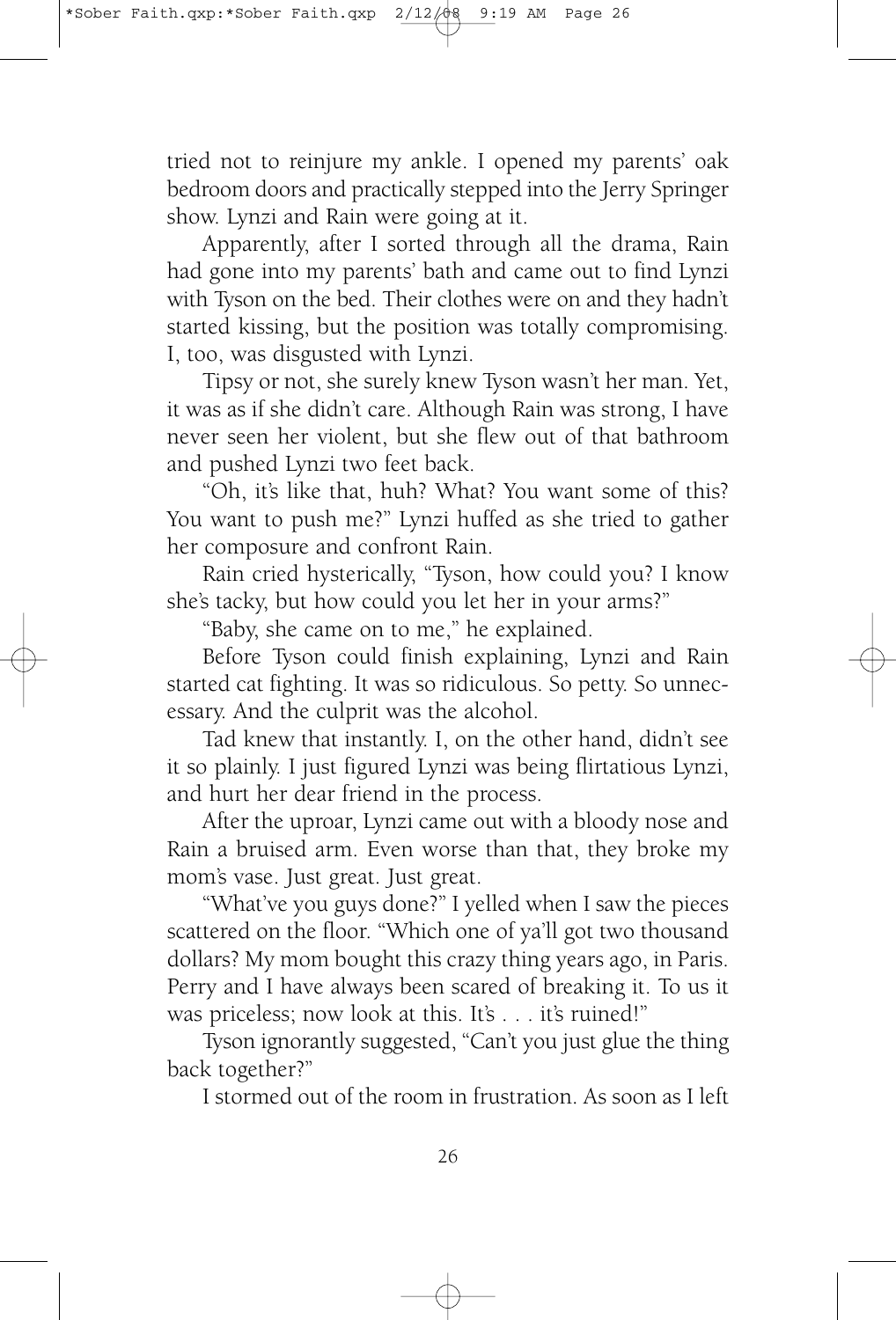their presence, the front door to my home opened. Bam entered the hallway with two cases of beer.

"Oh no, I don't think so," I said to him, while pushing him back out the front door. But he wouldn't budge, even as I kept pushing. As I tried to nudge him once more, my ears were irritated by the thundering sound from the living room.

Dymond and Fatz were playing some filthy rap song that they had pulled from her vehicle. They didn't even ask; they just assumed I wanted to hear it. As loud as they were playing it, the whole neighborhood could have heard it. And when I went to turn it down, they both looked at me as if I were crazy. Dymond danced around me to the beat playing in her own head and turned the stereo back up.

"C'mon girl, listen and groove," she said, taking my hands and making me move with her. "Girl, your man's in there in the family room all by himself. You need to loosen up so he'll loosen up and have some fun. Don't be so serious."

"Don't be so serious? You don't even know what just happened! Lynzi and Rain are in my parents' room not only breaking things up, but beating each other up as well. You guys are out here acting like lunatics, like you've lost your minds. I see my mom's good pillows thrown all crazy in the living room. Ya'll had to be dancing on the couch or doing something. Bam got more alcohol and brought it into in my parents' house. You know I'm not supposed to be drinking, much less have company over here drinking in the house," I said, basically talking to myself, because my friend was dancing, not listening.

I thought things couldn't get any crazier. Ten minutes later, they did. Bam and Fatz had beer cans in quite a few places. Chips were all around the formal area of my house. Fingerprint smears were all over the glass tables.

I went to the bathroom for a minute of peace and I just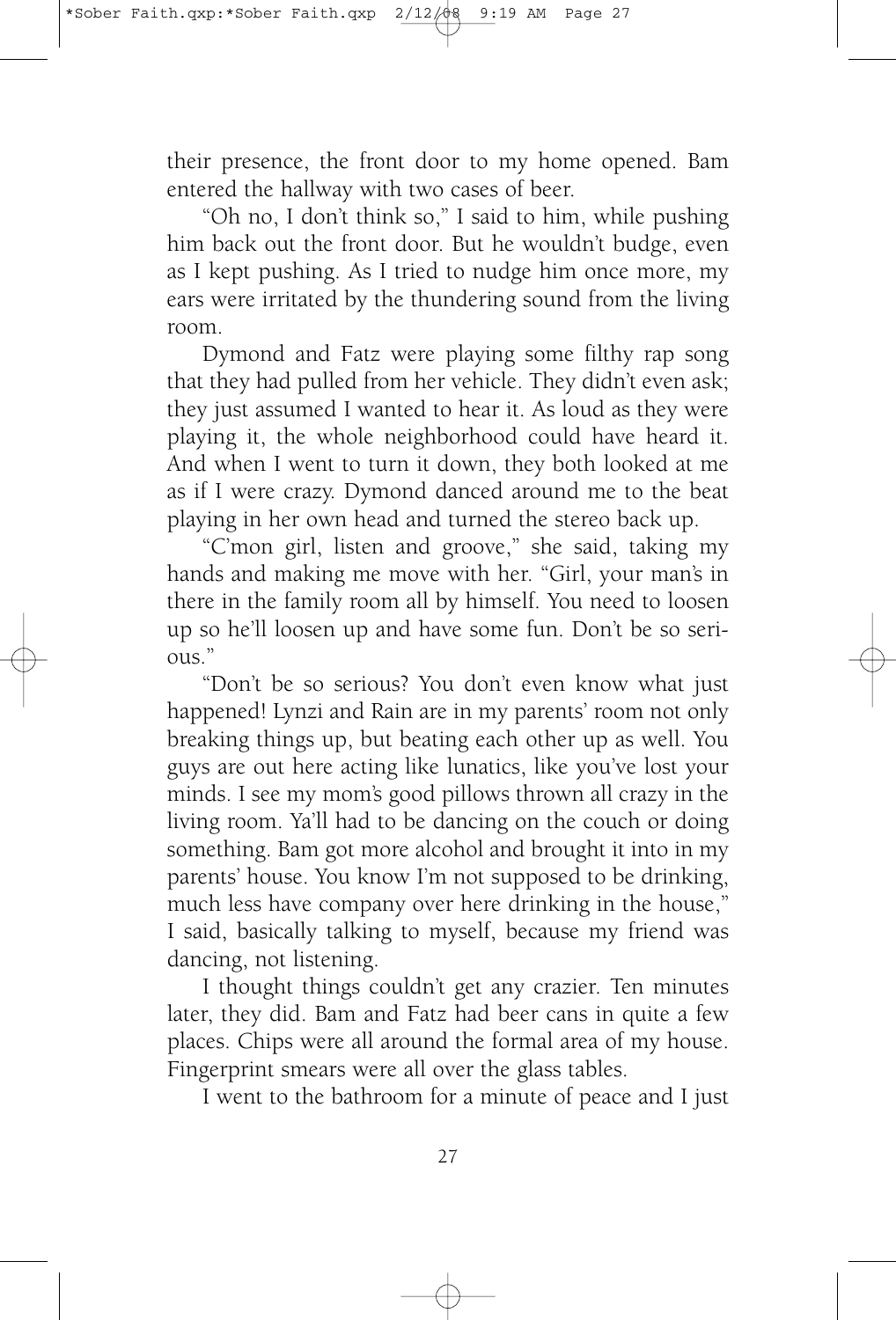prayed, "Lord, I don't know how I got myself into this mess. How wanting to celebrate turned into such a crazy night is beside me. I honestly didn't think it was wrong and I can't even tell You that I now believe it was . . . at least my part anyway. However, my stupid friends are taking it to the extreme. I'm sorry, but I'm sure You agree. They're pretty dumb, drinking and driving. I don't even know how to make coffee. I can't let them drive. My parents will be home in a second. Oh Lord, I'm sorry, but I do need Your help."

After coming out of my solace, I thought of Tad. He had to be able to help me. Surely he could. He was the only person in the house who had been rational all night long. Yeah, he had to be able to help me.

"Tad, where are you going?" I called out as I saw him at the front door about to leave.

He explained, "Just not my kind of scene, Payton. I think you need to decide what's important to you and what you want to be around. This just isn't me. I got this out of the car for you."

He handed me a box. I was in awe when I witnessed the gorgeous gold cross and chain.

On the entry stand was a dozen red roses. I went over to them and admired the beautiful arrangement. The card read, "Thanks for giving me the honor of escorting the most lovely debutante of all. Tad."

" The necklace is so pretty, and the flowers smell beautiful," I uttered with sweet emotion. "This means more than you'll ever know."

Tad had the beer box in his hand. There was also a can by his foot. He knelt down and picked it up.

As he stood loaded down with cans, he told me, "I'm going to take this to my car and dump it somewhere so your parents won't see this all over the house. You know I care about you a lot and I don't want you to get in trouble. Seeing you in this environment tonight . . . I just don't know